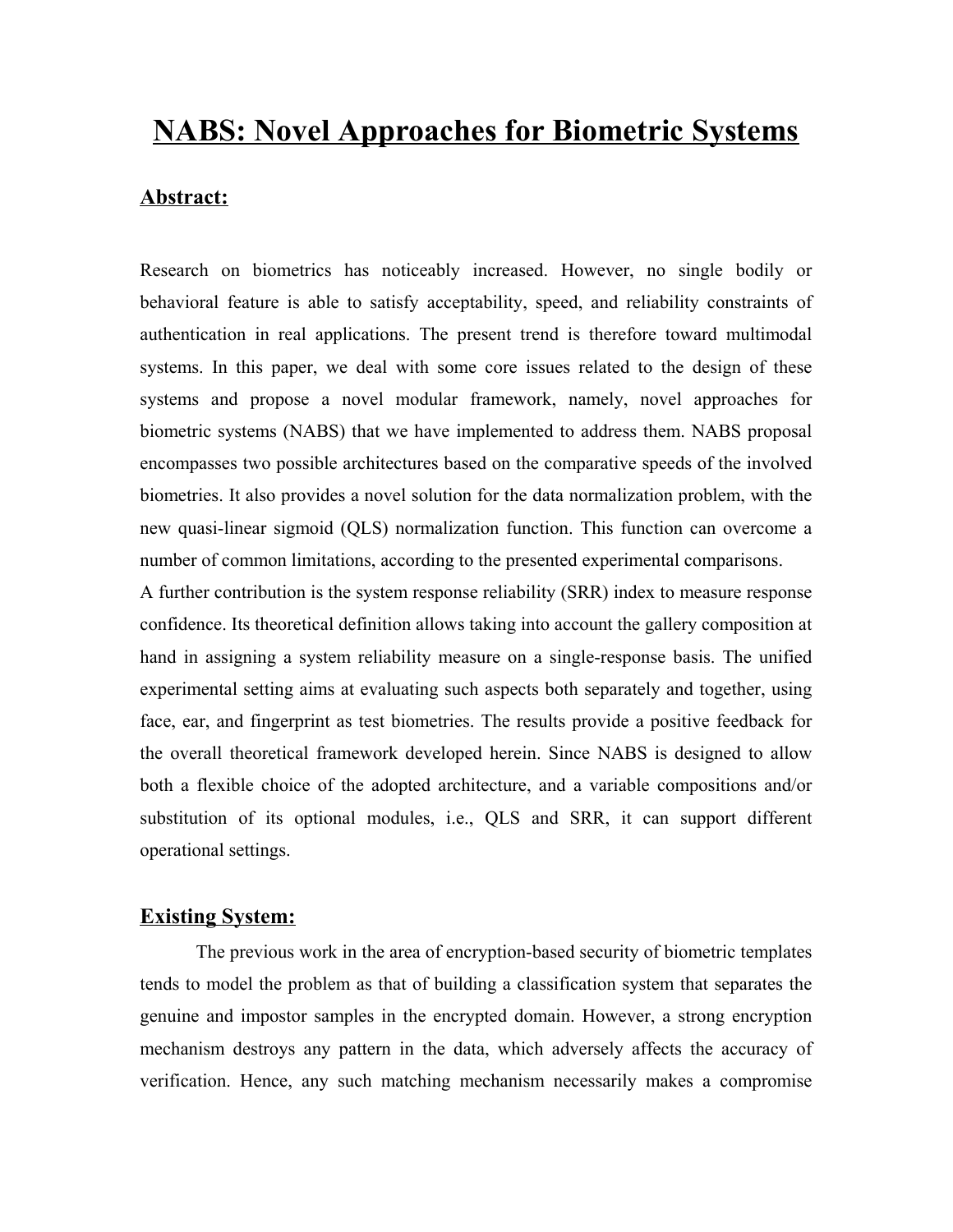between template security (strong encryption) and accuracy (retaining patterns in the data). The primary difference in our approach is that we are able to design the classifier in the plain feature space, which allows us to maintain the performance of the biometric itself, while carrying out the authentication on data with strong encryption, which provides high security/ privacy. Over the years a number of attempts have been made to address the problem of template protection and privacy concerns and despite all efforts, puts it, "a template protection scheme with provable security and acceptable recognition performance has thus far remained elusive. In this section, we will look at the existing work in light of this security-accuracy dilemma, and understand how this can be overcome by communication between the authenticating server and the client. Detailed reviews of the work on template protection can be found.

### **Disadvantage of existing system:**

1. The first class of feature transformation approaches known as Salting offers security using a transformation function seeded by a user specific key. The strength of the approach lies in the strength of the key. A classifier is then designed in the encrypted feature space. Although the standard cryptographic encryption such as AES or RSA offers secure transformation functions.

2. The second category of approaches identified as noninvertible transform applies a trait specific noninvertible function on the biometric template so as to secure it. The parameters of the transformation function are defined by a key which must be available at the time of authentication to transform the query feature set.

3. The third and fourth classes are both variations of Biometric cryptosystems. They try to integrate the advantages of both biometrics and cryptography to enhance the overall security and privacy of an authentication system. Such systems are primarily aimed at using the biometric as a protection for a secret key (key binding approach or use the biometric data to directly generate a secret key (key generation approach. The authentication is done using the key, which is unlocked/generated by the biometric.

### **Proposed System:**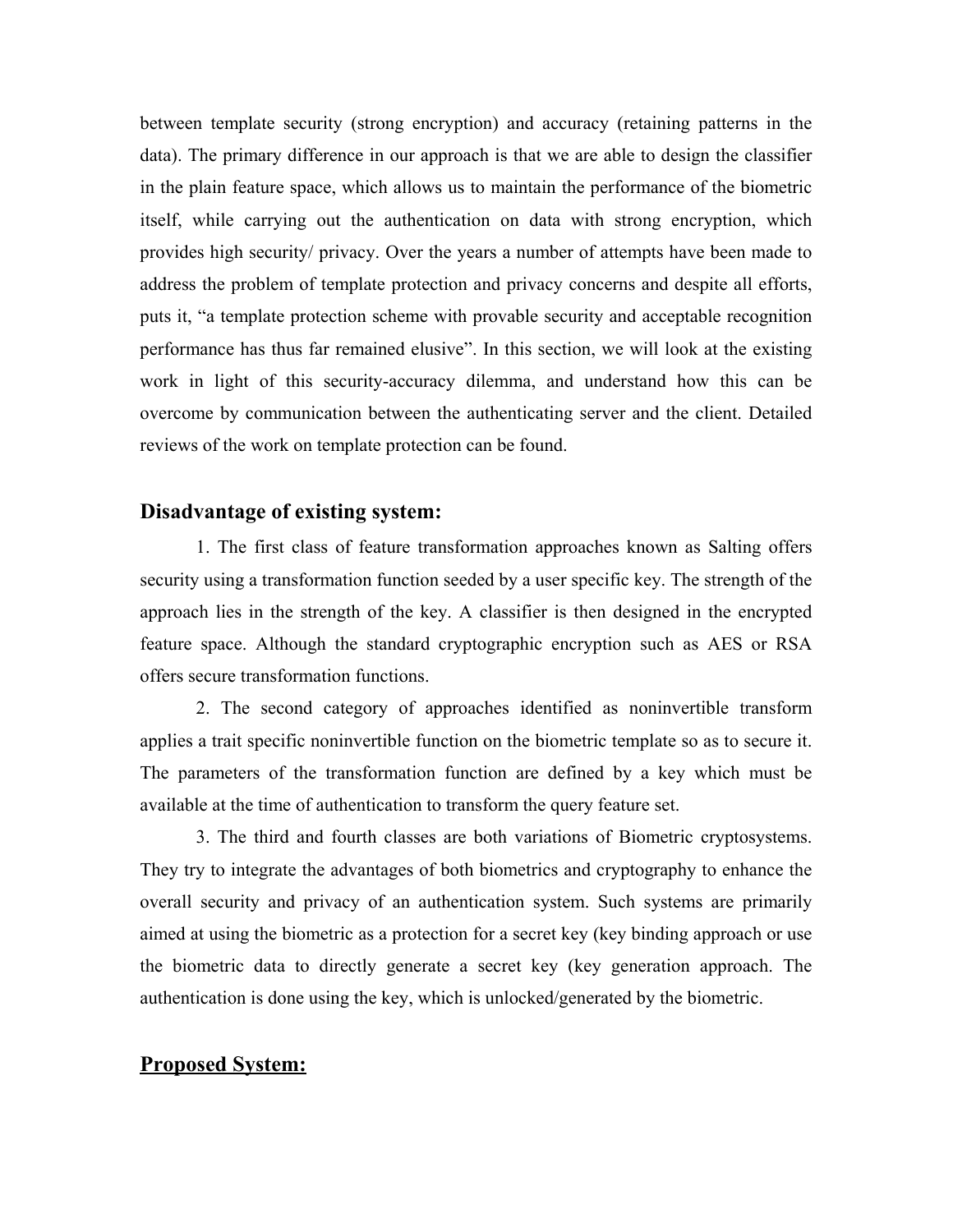Blind authentication is able to achieve both strong encryption-based security as well as accuracy of a powerful classifiers such as support vector machines (SVMs) and neural networks. While the proposed approach has similarities to the blind vision scheme for image retrieval, it is far more efficient for the verification task. Blind Authentication addresses all the concerns mentioned

1) The ability to use strong encryption addresses template protection issues as well as privacy concerns.

2) Non-repudiable authentication can be carried out even between non-trusting client and server using a trusted third party solution.

3) It provides provable protection against replay and client side attacks even if the keys of the user are compromised.

4) As the enrolled templates are encrypted using a key, one can replace any compromised template, providing revocability, while allaying concerns of being tracked.

The framework is generic in the sense that it can classify any feature vector, making it applicable to multiple biometrics. Moreover, as the authentication process requires someone to send an encrypted version of the biometric, the nonrepudiable nature of the authentication is fully preserved, assuming that spoof attacks are prevented. The proposed approach does not fall into any of the categories. This work opens a new direction of research to look at privacy preserving biometric authentication.

#### **Advantage:**

The proposed approach is that we are able to achieve classification of a strongly encrypted feature vector using generic classifiers such as neural networks and SVMs The proposed blind authentication is extremely secure under a variety of attacks and can be used with a wide variety of biometric traits. Protocols are designed to keep the interaction between the user and the server to a minimum with no resort to computationally expensive protocols such as secure multiparty computation (SMC). As the verification can be done in real-time with the help of available hardware, the approach is practical in many applications. The use of smart cards to hold encryption keys enables applications such as biometric ATMs and access of services from public terminals. Possible extensions to this work include secure enrollment protocols and encryption methods to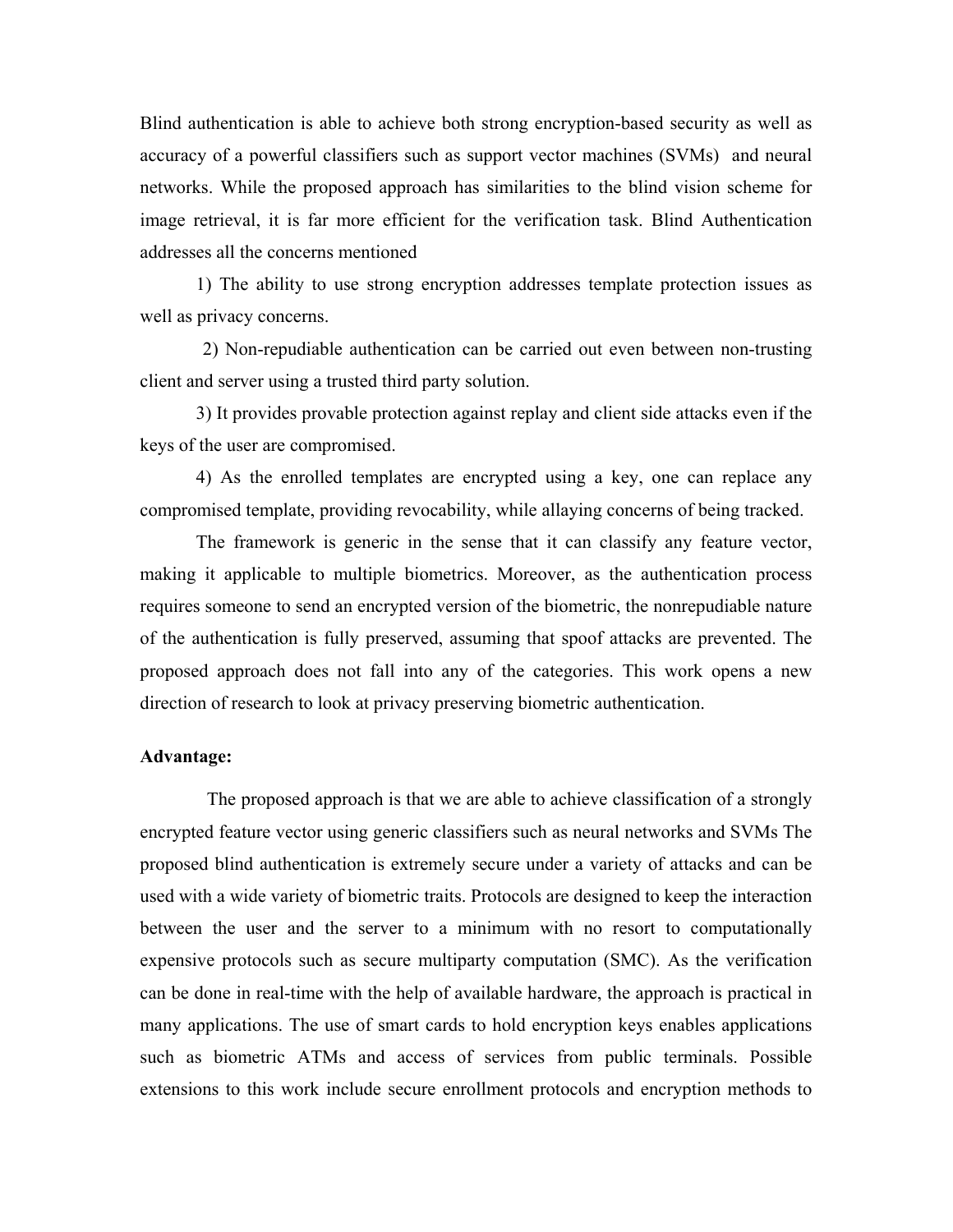reduce computations. Efficient methods to do dynamic warping-based matching of variable length feature vectors can further enhance the utility of the approach.

# **Hardware Requirements**

- SYSTEM : Pentium IV 2.4 GHz
- $\cdot$  HARD DISK  $\cdot$  40 GB
- FLOPPY DRIVE : 1.44 MB
- MONITOR : 15 VGA colour
- MOUSE : Logitech.
- RAM : 256 MB
- KEYBOARD : 110 keys enhanced.

## **Software Requirements**

- Operating system :- Windows XP Professional
- Front End :- Microsoft Visual Studio .Net 2008
- Coding Language : C# 2008.
- Database :- SQL Server 2005

### **Modules:**

### **Client side**

- 1. Authentication module
- 2. Blind encryption
- 3. Encrypted data forwarding

### **Server side**

- 1. Blind decryption
- 2. Biometric verification
- 3. Result forwarding

# **Module Description:**

**Client side modules:**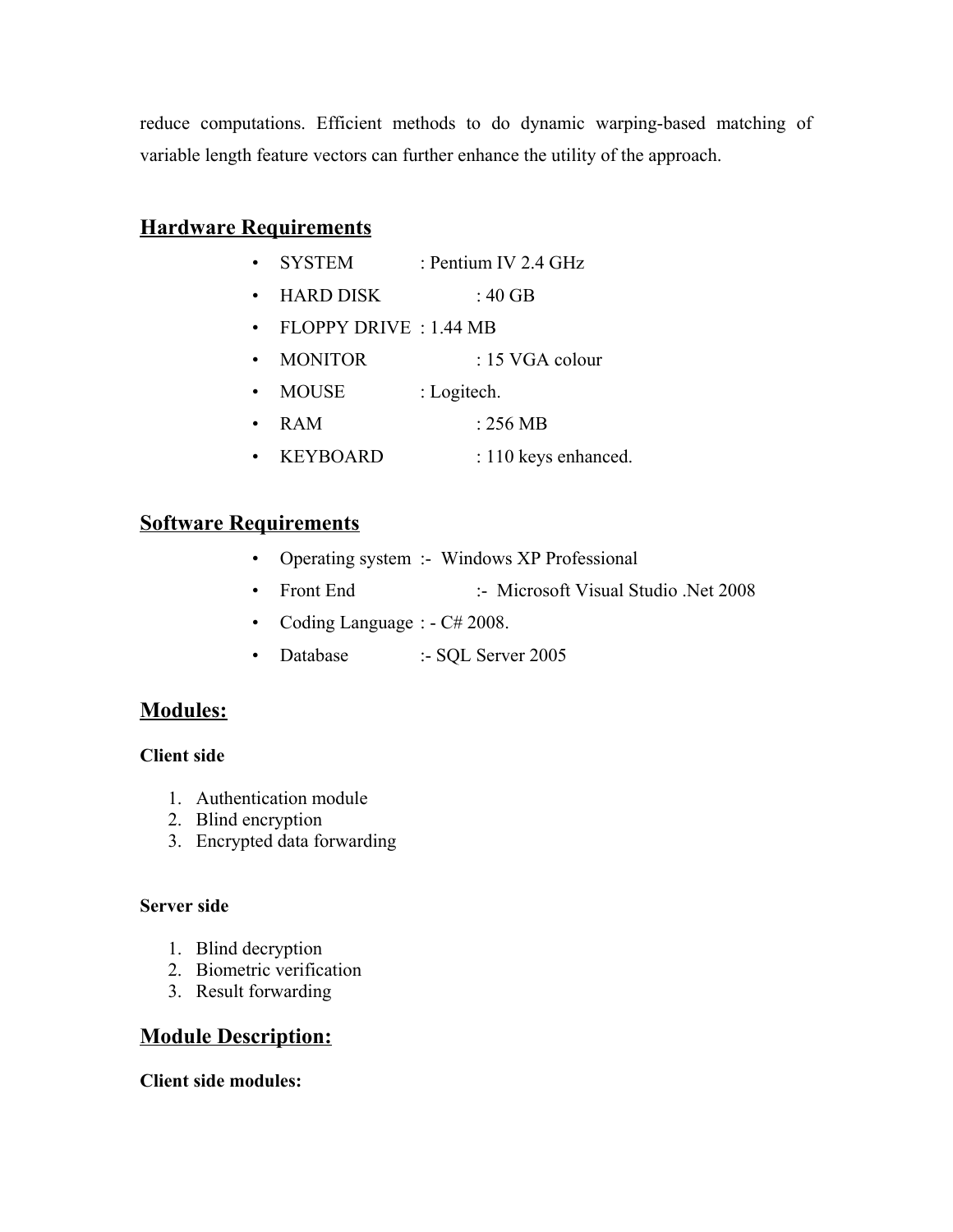#### **1. Authentication module:**

This module is to register the new users and previously registered users can enter into our project. The Register user only can enter into Proposed Process in our Project. The Other user can view Existing Of our Project

### **2. Blind encryption:**

Blind in the sense that it reveals only the identity, and no additional information about the user or the biometric Data. In this module bio metric data encrypted using blind authentication method .the user doesn't know any information about key

### **3. Encrypted data forwarding**

Data forwarding is a process of transferring data in a secure network. In this module blind encrypted data forwarded to server side.

#### **Server side modules:**

### **1. Blind decryption:**

In this module client side encrypted bio metric data decrypted using key. Here used Asymmetric key blind decryption process the server didn't know any information about both encryption and decryption keys

### **2. Biometric verification:**

In this process biometric data that is finger print data compare with whole database data using the skeleton matching technique .in this matching depend on the each pixel of image.

#### **3. Result forwarding:**

Result forwarding is process output result passed to client side

### **Process Architecture Diagram:**